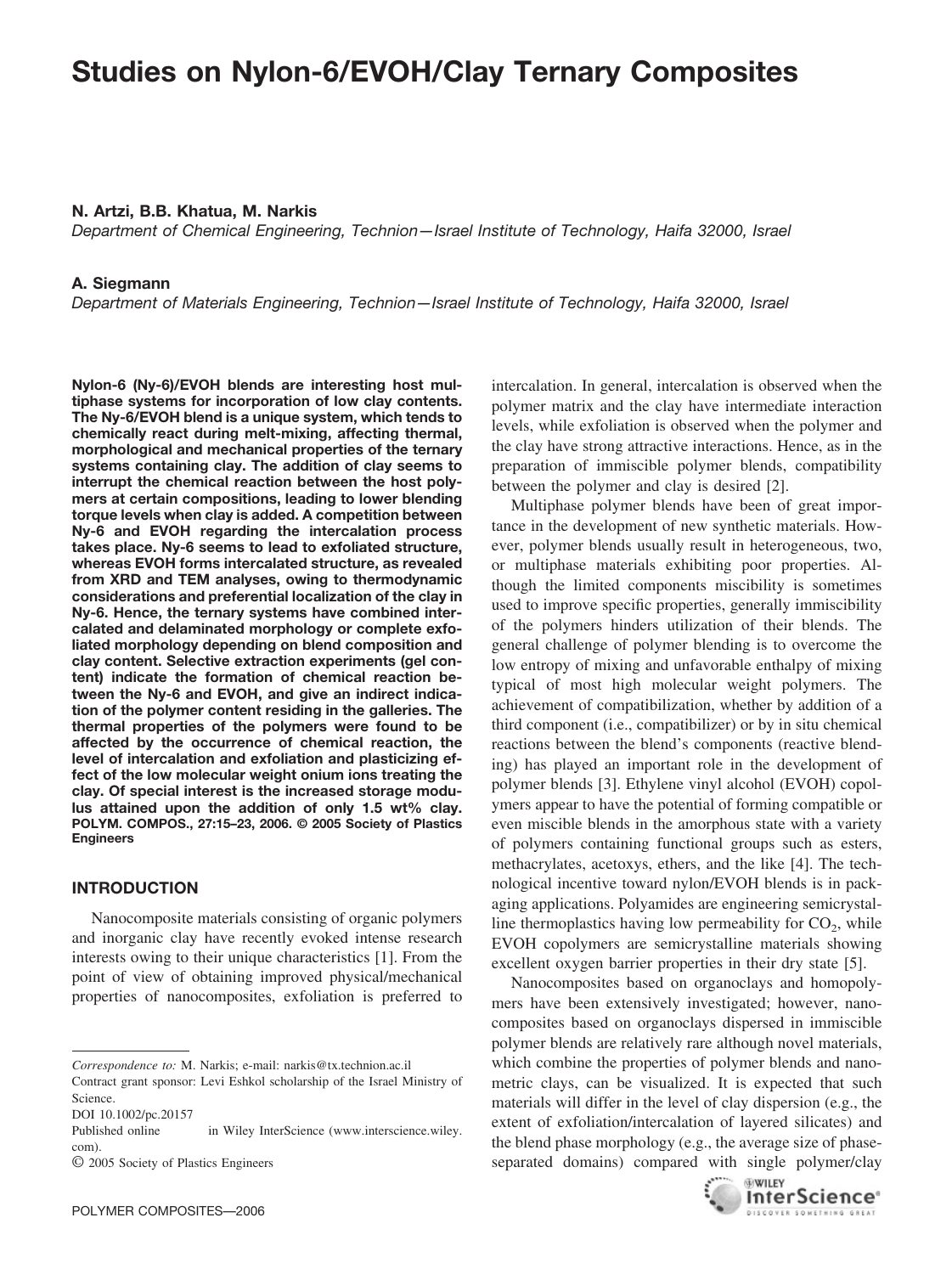nanocomposites. Surprisingly, in spite of the potential of ternary nanocomposites, very few studies have dealt with this subject  $[6-11]$ . A study on PA-6 (polyamide-6)/PP nanocomposites containing 4 wt% clay has revealed a rather limited enhancement of the blend's mechanical properties. This was attributed to two main factors: the lack of interaction between the treated clay and PP and the incompatibility of the matrix polymers. However, it was shown that the mechanical properties of the PA-6/PP blends could be enhanced by using a suitable compatibilizer, such as maleated polypropylene [3]. The former study [12] regarding Ny-6 and EVOH blends revealed that this system is uniquely highly interacting owing to chemical reactions between the EVOH hydroxyl groups and Ny-6 carboxyl terminatal groups, leading to chain extension by high-temperature melt-blending.

This study focuses on the interrelations between Nylon6/ EVOH/clay composites and their characteristics, i.e., intercalation and exfoliation levels, thermal, and dynamic mechanical behavior.

# **EXPERIMENTAL**

## *Materials*

The EVOH used is a commercial product, containing 32 mol% ethylene, of Kuraray, Japan. The Nylon-6 (Ny-6) used, PB145 grade, is a commercial product obtained from Polyram, Israel. Copolyamide 6/6.9 (Ny-6/6.9) is a random copolymer of  $51\%$  HN- $(CH_2)5$ <sup>-CO</sup> and  $49\%$  $HN—CH<sub>2</sub>)<sub>6</sub>—NH—CO—CH<sub>2</sub>)<sub>7</sub>—CO, obtained from$ EMS, Switzerland. Nylon-11 (Ny-11, Rilsan B) is obtained from Atofina, France. The treated-clay used (Nanomer-1.30TC, organo-montmorillonite with an unspecified treatment) was obtained from Nanocor, Illinois. It is claimed to be designed for ease of dispersion into Ny-6 to form nanocomposites. The thermal stability of the organic treatment relevant to the mixing conditions was confirmed by TGA tests (not shown here).

## *Preparation of Blends*

Prior to melt blending, the polymers were ground into powder, which was dried in vacuum at 80°C, for 15 h. The EVOH, nylon, and clay components were dry-blended at selected ratios, and subsequently, melt-mixed at 250°C in a Brabender plastograph, equipped with a 50  $\text{cm}^3$  cell, at 20 rpm for 50 min. Neat polymers and each individual polymer containing the same clay amounts as in the ternary composite were also melt-mixed. All the resulting blends were compression molded at 250°C and 980 MPa into 3-mmthick plaques for characterization.

## *Characterization*

Nonextractable content was determined by dimethylformamide (DMF) extraction for EVOH, Ny-6, Ny-6/6.9 and

Ny-11, or by *m*-cresol extraction for EVOH and Ny-6. The thermal behavior of the blends was studied by differential scanning calorimetry measurements (DSC). A Mettler DSC 30 system, under an inert nitrogen atmosphere, at a heating rate of 10°C/min was used. Samples were heated to a temperature above their melting point, cooled at the same rate, and subsequently, reheated. The melting behavior of the blends was determined from the second heating runs. The enthalpy values are normalized to the relative polymers' content. Dynamic mechanical properties of the compression molded specimens were measured using a dynamic mechanical thermal analysis system (DMTA, Perkin–Elmer Series 7), in the three-point bending mode. The system was operated at 1 Hz, under nitrogen atmosphere, at a heating rate of 3°C/min. The structure of the composites was examined by a Philips X'PERT system X-ray diffraction (XRD), with a Cu K $\alpha$  radiation source operated at 40 kV, 40 mA, and a scanning rate of 0.5°/min. A Philips CM120 transmission electron microscope (TEM), operated at 120 kV, was to observe the level of clay dispersion used. The images were taken at a nominal under focus of 4-7 nm, where any amplitude contrast is enhanced with phase contrast. Images were recorded digitally by a Gatan 791 MultiScan CCD camera, using the Digital Micrograph 3.1 software package. The ultrathin sections were prepared at 30°C, with a Reichert ULTRACUT E ultramicrotome, using a glass knife.

# **RESULTS AND DISCUSSION**

#### *Brabender Compounding*

Diagrams of mixing torque vs. time for neat Ny-6, EVOH and their 50/50 blends with and without clay are presented in Fig. 1. The neat EVOH torque decreases with time owing to a gradual thermal degradation at the 250°C processing temperature, and becomes practically constant after 30 min of mixing. The Ny-6 torque level is constant with mixing time. As for the 50/50 Ny-6/EVOH blend, the torque level is higher than those of each of the neat constituent polymers, and significantly increases with mixing time. A similar trend is obtained for a 75/25 Ny-6/EVOH blend (not shown here). Literature reports on EVOH/nylon blends processed in an extruder, characterized by short residence times (several minutes), describe the formation of intermolecular hydrogen bonds between the amide and hydroxyl groups of Ny-6 and EVOH, respectively [4, 5]. Indeed, at the short mixing times, formation of hydrogen bonds may be dominating; however, for the longer mixing times (up to 45 min), another mechanism is dominating leading to the significantly increasing torque level seen already after about 20 min of mixing. It is interesting to note that although EVOH undergoes reduction in melt viscosity, i.e., scission reactions, the torque of the 50/50 Ny-6/EVOH blend significantly increases. Hence, a chemical reaction between polar groups of the constituent polymers may be taking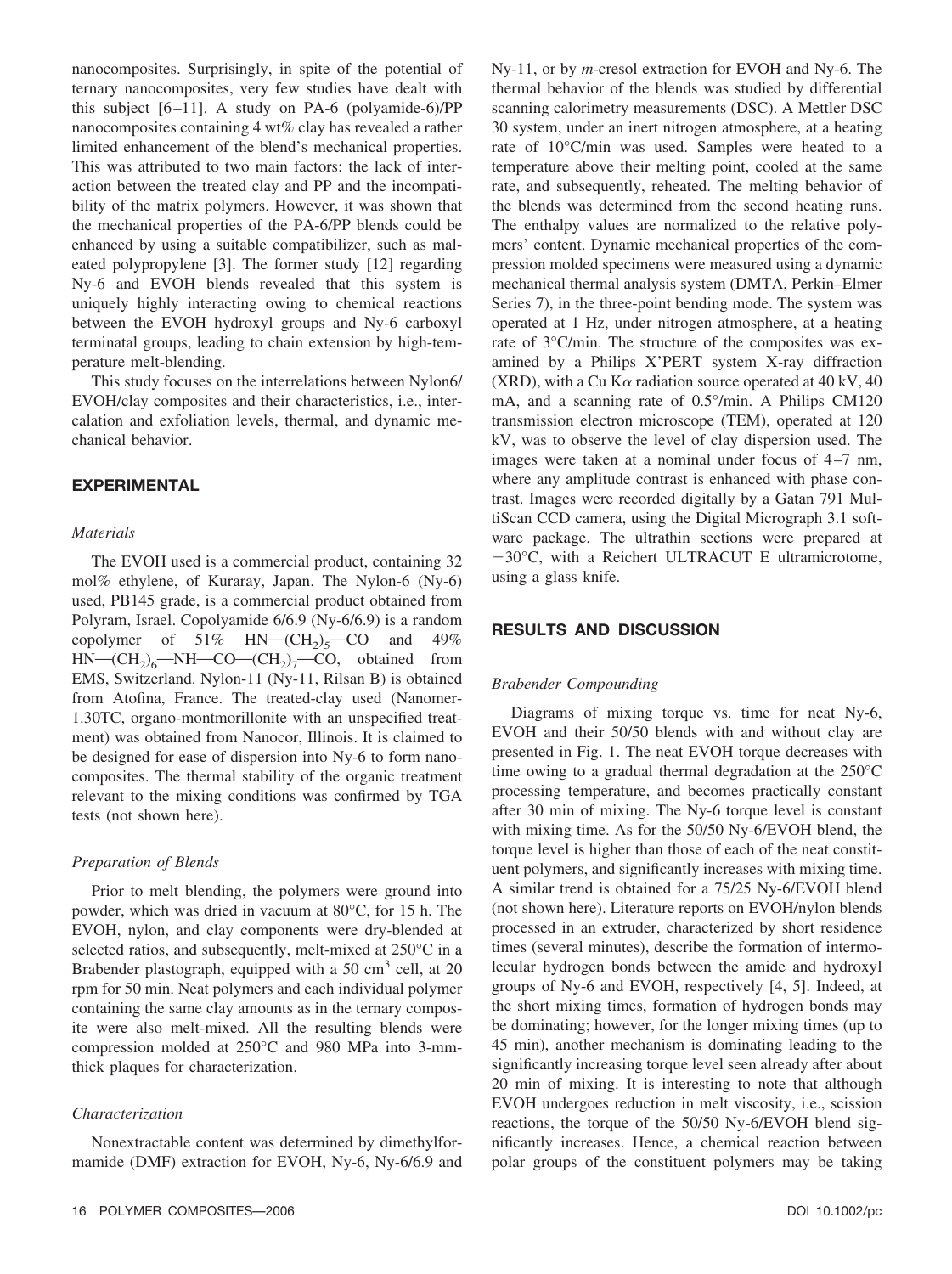

FIG. 1. Brabender plastograms of neat EVOH, Ny-6, 50/50 Ny-6/EVOH, 50/50/1.5 and 50/50/5 Ny-6/EVOH/clay, at 250°C and 20 rpm.

place, in addition to the formation of hydrogen bonds, as was recently suggested [12]. Most probably, chemical reactions have taken place between EVOH hydroxyl groups and carboxyl terminal groups of Ny-6.

The mixing torque of reference samples, namely, individual polymers with clay, shows that the addition of 1.5 or 5 wt% clay to Ny-6 does not significantly affect the mixing torque (Fig. 2). EVOH containing 1.5 wt% clay shows constant torque with mixing time; however, when 5 wt% clay is added to EVOH, a marked torque upturn occurs reaching high torque values. In a previous study of EVOH/ clay, the torque upturn was attributed to the clay fracturing



FIG. 2. Brabender plastograms of neat 98.5/1.5 and 95/5 Ny-6/clay and 98.5/1.5 and 95/5 EVOH/clay, at 250°C and 20 rpm.



FIG. 3. XRD patterns of neat clay, 98.5/1.5 and 95/5 Ny-6/clay and 98.5/1.5 and 95/5 EVOH/clay Brabender cell mixing, at 250°C for 50 min.

processes, formation of new platelet surfaces, and thus, increasing interaction levels with the EVOH matrix [13].

Surprisingly, the addition of clay to the 50/50 Ny-6/ EVOH blend resulted in lower torque levels, becoming more pronounced for the higher clay amount (Fig. 1), though still, the torque increases with mixing time. The latter behavior may be interpreted by understanding the competition between several controlling mechanisms, i.e., intercalation, exfoliation, preferential localization of the clay in one of the polymers, and occurrence of chemical reactions between EVOH and Ny-6. It is suggested that owing to intercalation processes, which occur after several minutes of mixing, less EVOH and Ny-6 chains are available outside the galleries for chemical interaction to take place, leading to lower torque levels (viscosity), compared with the torque level of the system without clay, *i.e.*, 50/50 Ny-6/EVOH blend (Fig. 1). Although after longer mixing times, fracturing processes and delamination are taking place (as is verified by XRD and TEM), leading to new availability of the neat polymers outside the galleries, there might not be sufficient time for chemical reaction between them to occur during melt mixing. Moreover, according to XRD and TEM results, it seems that more clay fraction is intercalated and surrounded by Ny-6 rather than by EVOH, hence, the torque increase is expected to be less significant, as seen in Fig. 2 for the neat polymers in the presence of the clay.

## *XRD*

The clay morphology and its level of dispersion were studied by two complementary methods namely, XRD and TEM, which were found supportive. Figure 3 shows XRD patterns of the individual polymers containing 1.5 and 5 wt% clay. The XRD patterns of EVOH containing 1.5 wt% clay do not show a characteristic basal reflection, which is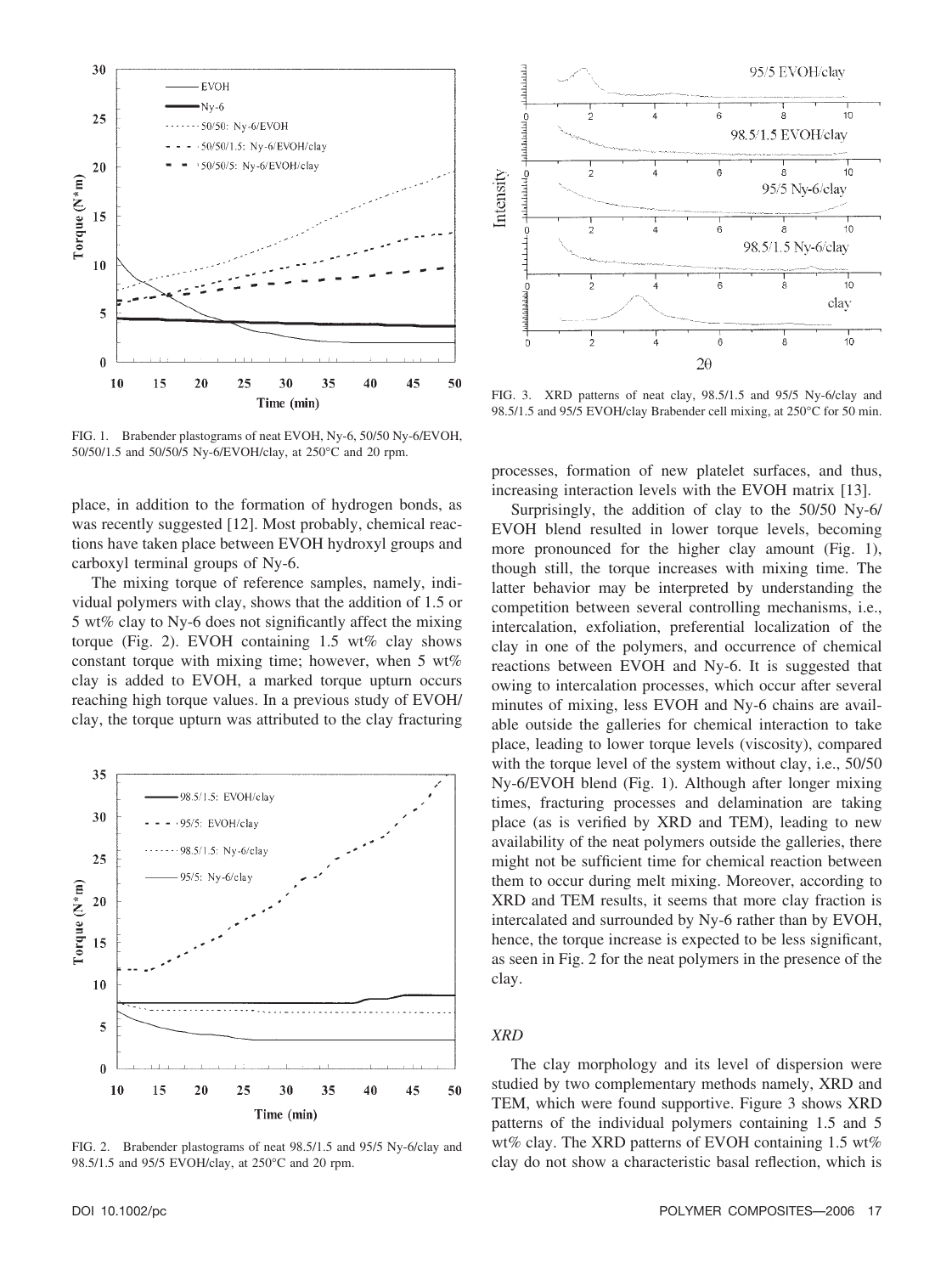

FIG. 4. XRD patterns of neat clay, 50/50/1.5 and 50/50/5 Ny-6/EVOH/ clay and 75/25/1.5 and 75/25/5 Ny-6/EVOH/clay Brabender cell mixing, at 250°C for 50 min. TEM micrographs of 95/5 EVOH/clay Brabender cell mixing, at

indicative of an exfoliated clay structure. When 5 wt% clay is incorporated in EVOH, also an intercalated structure is obtained with a characteristic peak at  $2\theta = 1.8^{\circ}$  ( $d_{(001)} =$ 48.5 Å). For Ny-6, an exfoliated structure with no characteristic peaks is obtained irrespective of the clay content. Although both polymers (Ny-6 and EVOH) are polar in nature, their tendency to intercalate/exfoliate is different. According to Lee and Han [2] two factors should be considered, namely, very strong intermolecular attractive interactions (hydrogen bonds) between the hydroxyl groups in EVOH and those existing upon the clay surface, and melt viscosity. Both may have an important role on the dispersability and the exfoliation of clay aggregates for compatible polymer/clay systems. As the viscosity is considered, according to the Brabender data, EVOH melt viscosity is higher than that of Ny-6 during the first 20 min of mixing. Intercalation processes are known to take place in the beginning of melt mixing [14]; therefore, this may explain the higher tendency of clay in the presence of Ny-6, having lower viscosity than EVOH, to undergo advanced intercalation and eventually exfoliation.

As clay is added to the 50/50 Ny-6/EVOH blend (Fig. 4), a competition between EVOH and Ny-6 regarding intercalation is taking place. When 1.5 wt% clay is added to the blend, a complete exfoliated structure is obtained. However, when 5 wt% clay is added, there is a shoulder-like peak at  $2\theta = 1.8^{\circ}$ , similar to the location of the peak seen when 5 wt% clay is added to EVOH (Fig. 4). The peak is, however, broader and lower in intensity suggesting more exfoliated fraction compared to the case of only EVOH with 5 wt% clay. This implies that in the 50/50/5 Ny-6/EVOH/clay system, more Ny-6 chains are intercalated than EVOH chains. The clay may be preferentially located in the Ny-6 phase. This is also supported by the result that addition of clay to the 75/25 Ny-6/EVOH blend, where Ny-6 is the major component, leads to an exfoliated structure irrespec-



 $250^{\circ}$ C for 50 min (bar = 20 nm).

tive of clay content, i.e., 1.5 or 5 wt% (lack of basal reflections, Fig. 4). Hence, the lower the EVOH content in the blend, the higher the delamination level achieved. This is in agreement with Ellis's study [15] on PA-6/EVOH nanocomposites, who found that increasing the content of EVOH in the blend (75 compared to 50 wt%) induces intercalation, instead of exfoliation owing to thermodynamic considerations.

## *TEM*

TEM was studied on selected samples so as to verify and complement the X-ray results. Reference samples of each polymer containing 5 wt% clay were initially examined. Figure 5 displays the intercalated compound of EVOH containing 5 wt% clay. The dark lines are the silicate layers separated by about 2 nm, in agreement with the d-spacing observed by XRD. The shoulder-like peak observed in he XRD pattern implies that there are clay populations of higher gallery heights, or even exfoliated platelets, as can be seen in the lower left-side of Fig. 5a. The length of the platelets ranges from 20 nm to several hundred nanometers. In TEM micrographs of composites containing delaminated clay, individual silicate layers embedded in the polymer matrix are observed.

A TEM micrograph of Ny-6 containing 5 wt% clay is shown in Fig. 6. Well-dispersed individual silicate layers of 1 nm in thickness embedded in the Ny-6 matrix are observed in agreement with the X-ray patterns depicted in Fig. 3 (no characteristic peak is observed). In all presented sample regions (Fig. 6a–d), the silicate layers seem to be shorter than 50 nm, implying that the platelets were severely fractured during melt-mixing under the high shear field. The ternary system containing 5 wt% clay, 50/50/5 Ny-6/ EVOH/clay, shows a combined morphology of intercalation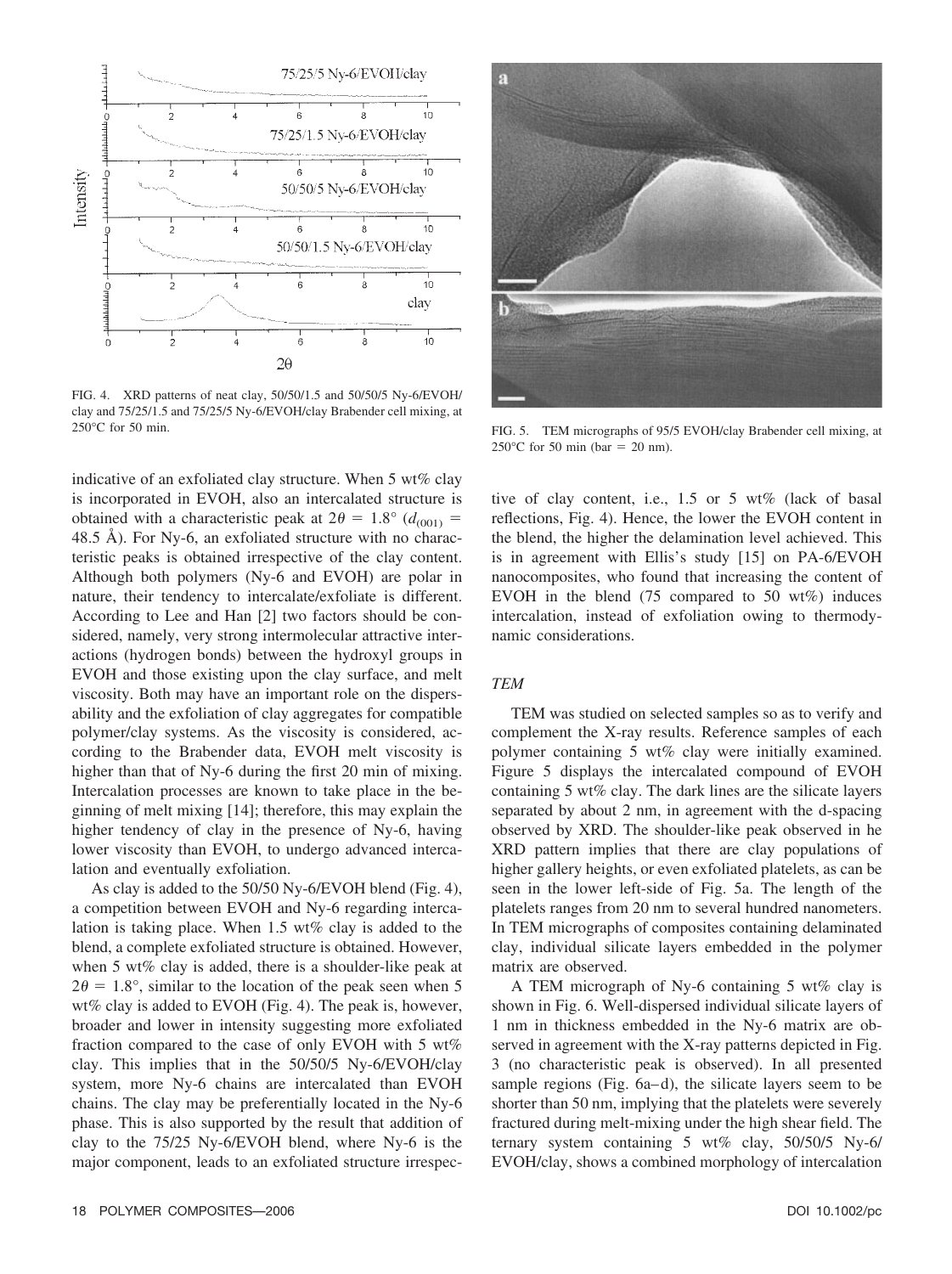

FIG. 6. TEM micrographs of 95/5 Ny-6/clay Brabender cell mixing, at  $250^{\circ}$ C for 50 min (bar = 50 nm).

and delamination (Fig. 7). Figure 7a shows mostly intercalated clay, which seems similar to the morphology seen for the reference EVOH/clay composite, with gallery heights of about 2 nm. However, there are other regions exhibiting higher gallery heights and less ordered structures (Fig. 7b). Even completely exfoliated morphology is seen in other areas (Fig. 7c and d), as was seen for the reference sample of Ny-6 containing clay. However, when only 1.5 wt% clay was added, an exfoliated structure was obtained, in agreement with the X-ray results (Fig. 8). The platelets length is about 50–150 nm, and their average thickness is few nanometers, thus leading to high aspect ratios, which is a key for achieving efficient matrix reinforcement.

The TEM results suggest that exfoliation requires an optimal clay content. Increasing the clay content above a critical level induces coalescence of the clay platelets, leading to mixed intercalation and exfoliation, instead of complete exfoliation, as in the case of 50/50/5 Ny-6/EVOH/ clay.



FIG. 7. TEM micrographs of 50/50/5 Ny-6/EVOH/clay Brabender cell mixing, at  $250^{\circ}$ C for 50 min (bar = 50 nm).

#### *Solvent Extraction ("Unextractable" Content)*

To examine the occurrence of chemical reactions between EVOH and Ny-6 and the level of intercalation, dimethylformamide (DMF) selective extraction experiments were performed, and the results are listed in Table 1.

DMF is a solvent for neat EVOH and nonsolvent for Ny-6 (Ny-6 absorbs some DMF, about 2.5 wt%). If no chemical reaction between EVOH and Ny-6 has occurred, DMF is expected to completely extract EVOH from its blends with Ny-6. However, only a few weight percent were extracted from both the 50/50 and the 75/25 Ny-6/EVOH blends. This implies that Ny-6 reacts with EVOH, hindering its extraction by DMF. To further study the effect of clay content in a blend, reference samples of each polymer with clay were also examined. EVOH containing  $1.5 \text{ wt\%}$  clay was almost completely dissolved (5 wt% EVOH unextracted). However, when 5 wt% clay was incorporated in EVOH,  $\sim$  55 wt% unextractables were obtained. These results may be related to both the levels of intercalation and exfoliation. In the former case (EVOH containing 1.5 wt% clay), where EVOH was completely dissolved, an exfoliated structure was obtained according to XRD and TEM results. In the latter case (EVOH containing 5 wt% clay), the unextracted material is probably the intercalated fraction. Hence, extraction experiments may provide a complementary indication regarding the composite morphology and corroborate the XRD results. As expected, addition of clay to Ny-6 did not cause any extraction in DMF. In the ternary systems, only low amounts of EVOH were extracted, and even less for the higher clay content. Interestingly, for the 50/50/5 Ny-6/EVOH/clay blend, the blend has even gained some weight. The combination of high interaction level of Ny-6 with EVOH accompanied by chemical reactions be-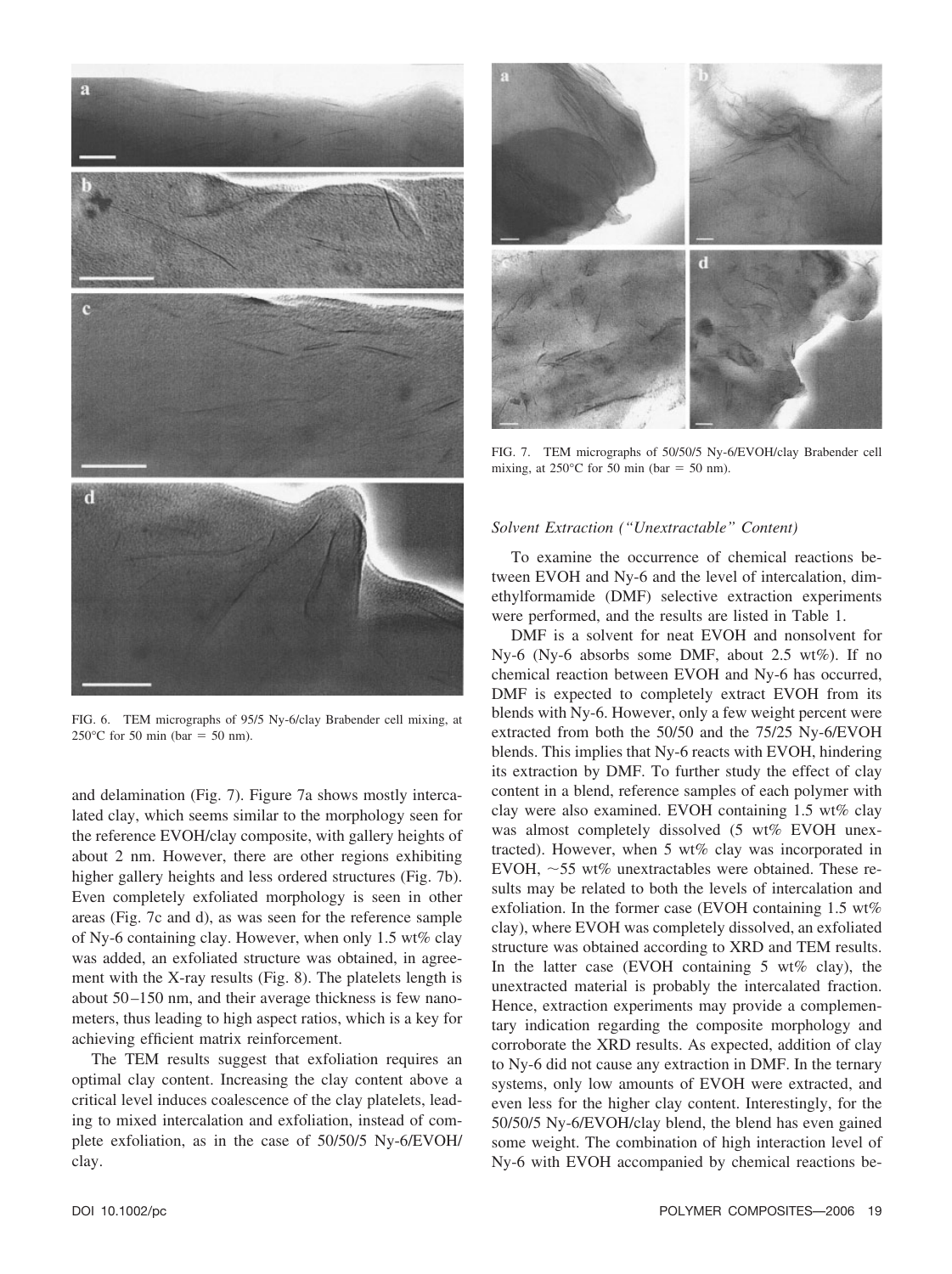

FIG. 8. TEM micrographs of 50/50/1.5 Ny-6/EVOH/clay Brabender cell mixing, at 250°C for 50 min (bar  $= 50$  nm).

tween them and EVOH intercalation leads to less EVOH chains available for extraction.

#### *DSC*

The thermal characteristics of EVOH, Ny-6, and their blends, are summarized in Table 2. The melting endotherms of Ny-6 and EVOH appear individually in their blend thermograms. They may represent crystals of the two individual polymers and probably also as block copolymers owing to the chain extension reaction between Ny-6 and EVOH, as suggested in a former study [12]. The melting temperature and degree of crystallinity of both polymers significantly decrease in the blends compared to the neat polymers. EVOH melting endotherm is even absent in the Ny-6 rich blend (75/25 Ny-6/EVOH). Two effects may be considered: formation of hydrogen bonds and chemical reaction between the two polymers resulting in a copolymer consisting of EVOH and Ny-6 blocks. When EVOH serves as a major component, it rapidly crystallizes owing to the strong selfassociated hydrogen bonds occurring between adjacent hydroxyl groups, thus, dominant compared to the intermolec-

| TABLE 1.<br>Summary of extraction experiments in DMF. |  |  |  |  |
|-------------------------------------------------------|--|--|--|--|
|-------------------------------------------------------|--|--|--|--|

| Sample                     | Material extracted <sup>a</sup> $(\%)$ |  |  |
|----------------------------|----------------------------------------|--|--|
| Neat EVOH                  | -98                                    |  |  |
| Neat Ny-6                  | 2.5                                    |  |  |
| 98.5/1.5 EVOH/1.30TC       | $-96$                                  |  |  |
| 95/5 EVOH/1.30TC           | $-43$                                  |  |  |
| 98.5/1.5 Ny-6/1.30TC       | $-0.5$                                 |  |  |
| 95/5 Ny-6/1.30TC           | 2                                      |  |  |
| 50/50 Ny-6/EVOH            | $-4$                                   |  |  |
| 50/50/1.5 Ny-6/EVOH/1.30TC | $-6$                                   |  |  |
| 50/50/5 Ny-6/EVOH/1.30TC   | 11                                     |  |  |
| 75/25 Ny-6/EVOH            | $-6$                                   |  |  |
| 75/25/1.5 Ny-6/EVOH/1.30TC | $-8$                                   |  |  |
| 75/25/5 Ny-6/EVOH/1.30TC   | $-2$                                   |  |  |

<sup>a</sup> Negative values represent weight loss, while positive values represent weight gain.

ular hydrogen bonds between Ny-6 and EVOH. In EVOH rich blends, the small amount of Ny-6 does not practically disturb the fast EVOH crystallization, in agreement with Nir et al. [4]. However, when Ny-6 constitutes the major phase, the amide group content is higher than the amount of available hydroxyl groups. Therefore, the probability of forming intermolecular hydrogen bonding is high, and thus, sharply reduces the EVOH crystallinity and increases its content in the amorphous miscible blend phase. In addition, for high Ny-6 contents, more carboxyl terminal groups are available for chemical reaction with hydroxyl groups of EVOH. The resulting block copolymer does crystallize due to the large blocks, however, at a lower level than the corresponding homopolymers, thus, contributing to the reduction of  $T<sub>m</sub>$  of both, Ny-6 and EVOH crystals. Conversely, Ny-6 crystallizes at all blend compositions. However, the interruption to Ny-6 crystallization process is less significant for the 75/25 compared to the 50/50 Ny-6/EVOH

TABLE 2. DSC thermal properties of Nylon-6/EVOH/1.30TC blends.

|                      |            | 2nd heating      |                           |  |
|----------------------|------------|------------------|---------------------------|--|
| Sample               | $T_c$ (°C) | $T_{\rm m}$ (°C) | $\Delta H_{\rm m}$ (mJ/g) |  |
| $Ny-6$               | 185        | 220              | 72                        |  |
| <b>EVOH</b>          | 148        | 174              | 56                        |  |
| 98.5/1.5 EVOH/1.30TC | 151        | 180              | 79                        |  |
| 95/5 EVOH/1.30TC     | 119        | 158              | 45                        |  |
| 98.5/1.5 Ny-6/1.30TC | 189        | 220              | 86                        |  |
| 95/5 Ny-6/1.30TC     | 186        | 213              | 54                        |  |
| 50/50 Ny-6/EVOH      | 130        | 204              | 22                        |  |
|                      | 157        | 156              | $\overline{4}$            |  |
| 50/50/1.5            | 164        | 209              | 27                        |  |
| Ny-6/EVOH/1.30TC     | 133        | 163              | 12                        |  |
| 50/50/5              | 165        | 210              | 31                        |  |
| Ny-6/EVOH/1.30TC     | 140        | 169              | 11                        |  |
| 75/25 Ny-6/EVOH      | 173        | 215              | 40                        |  |
|                      |            |                  |                           |  |
| 75/25/1.5            | 174        | 215              | 45                        |  |
| Ny-6/EVOH/1.30TC     |            |                  |                           |  |
| 75/25/5              | 173        | 216              | 44                        |  |
| Ny-6/EVOH/1.30TC     |            |                  |                           |  |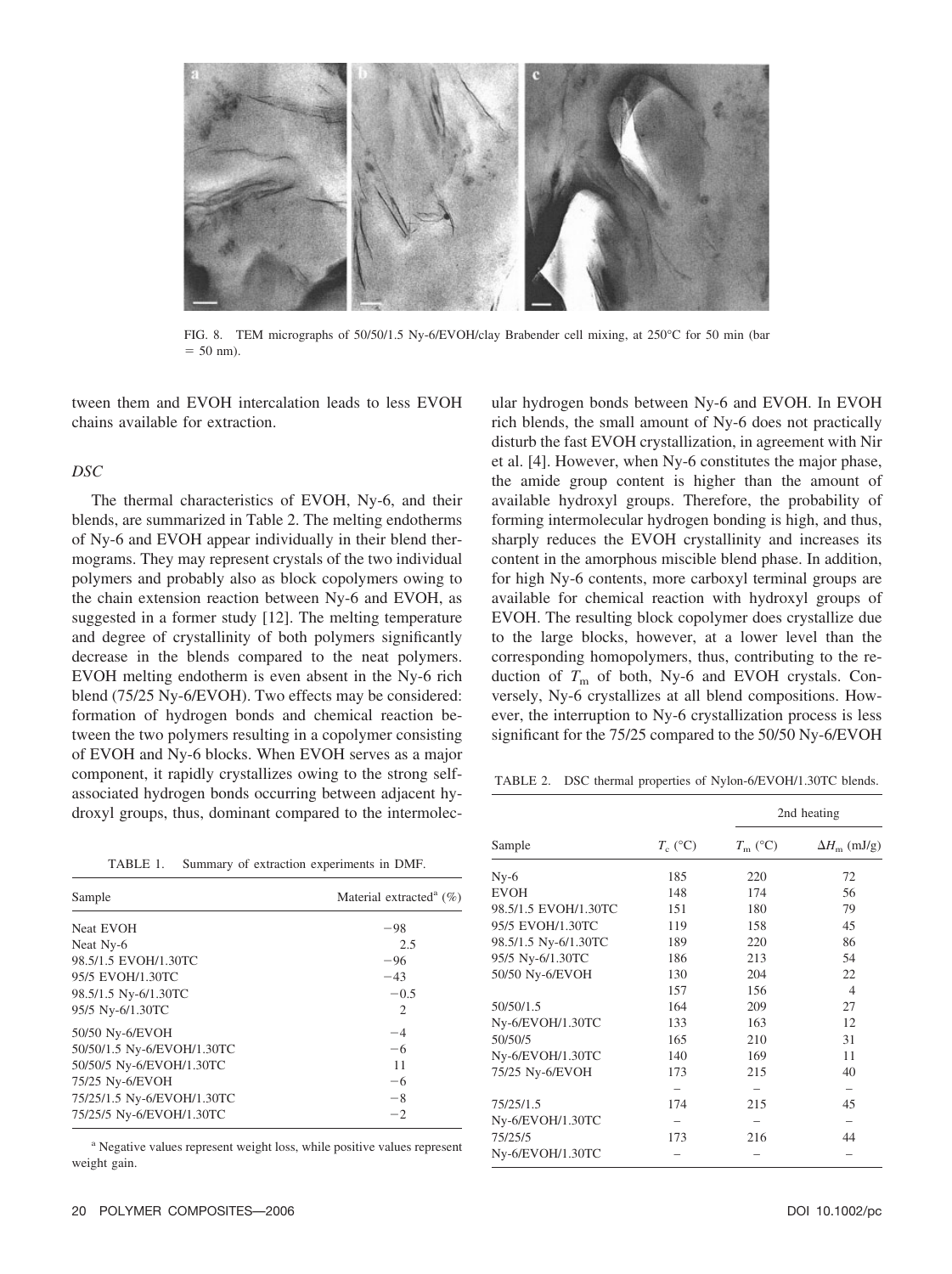blends. Presumably, as Ny-6 content increases, more Ny-6 chains are chemically unbound to EVOH, and thus, available for crystallization. The crystallization temperatures of both polymers significantly decrease in the 50/50 Ny-6/ EVOH blend, and only a single crystallization peak was observed for the 75/25 Ny-6/EVOH blend.

The effect of clay on the crystallization behavior of each polymer has been studied prior to dealing with the effect of clay on the crystallization behavior of the polymers in the ternary blend. The addition of 1.5 wt% clay to EVOH or to Ny-6 resulted in a higher degree of crystallization compared to the level without clay, without actually affecting the crystallites quality, as seen in the enthalpy values and melting temperatures, respectively. Apparently, the clay acts as a nucleating agent. However, when 5 wt% clay was added to each polymer, the degree of crystallization was lower than that without clay, and the crystallites quality was damaged (Table 2). Owing to the high interaction level between each polymer and the clay, the crystallization process is interrupted at the higher clay contents. Moreover, when EVOH is the matrix polymer, a fraction of the EVOH chains remains intercalated, and thus, cannot crystallize, which further lowers the crystallization level.

As for the thermal properties of the ternary systems, when clay is added to the 50/50 Ny-6/EVOH blend, the interruption to crystallization of the blend's components is less pronounced than in the absence of clay; hence, the degree of crystallinity, melting, and crystallization temperatures are higher. Apparently, the clay presence interrupts the occurrence of chemical reaction between EVOH and Ny-6, and therefore, more neat polymers are available to form crystallites. The clay presence does not significantly affect the thermal properties of the polymers when present in the 75/25 Ny-6/EVOH blend. When Ny-6 is the major component, "excess" carboxyl groups are available for interaction with EVOH, thus, the clay does not interrupt the occurrence of chemical reaction.

#### *DMTA*

Loss and storage moduli of EVOH and Ny-6 were examined. The loss modulus of EVOH and Ny-6 exhibit the following peaks:  $\beta$ -transitions at -30 and -67°C, respectively, and  $\alpha$ -transitions at 48 and 10 $^{\circ}$ C, respectively (Fig. 9). The neat polymers exhibit adjacent  $\alpha$ -transitions. Owing to the strong interaction level between Ny-6 and EVOH, a single  $\alpha$ -transition seems to result for the Ny-6/EVOH blends. The blends' loss modulus peak appears between these of the two neat polymers (Figs. 9 and 10). The glassy storage modulus values for the 50/50 Ny-6/EVOH blend are between those of the neat polymers, and for the 75/25 Ny-6/EVOH blend, the modulus is even higher than that of the neat polymers (Figs. 11 and 12, respectively). Although at this composition (75/25 Ny-6/EVOH blend), the degree of crystallinity decreases, and its modulus level is higher than in the case of 50/50 Ny-6/EVOH blend. In addition, as a result of less interruption to the occurrence of chemical



FIG. 9. *E*<sup>*'*</sup> (loss modulus) of neat EVOH, Ny-6, 50/50 Ny-6/EVOH, 50/50/1.5 and 50/50/5 Ny-6/EVOH/clay Brabender cell mixing, at 250°C and 20 rpm for 50 min.

reaction between Ny-6 and EVOH at the 75/25 composition, higher polymers' densities may result in, leading to the modulus increase.

The addition of 1.5 wt% clay to the neat polymers (98.5/1.5 Ny-6/clay or EVOH/clay) leads to a modulus increase (Table 3) for both polymers owing to the high modulus of the clay and its high interaction level with the polymers. Another factor contributing to the modulus increase is the achievement of exfoliated clay structure. However, for an increased amount of clay (5 vs. 1.5 wt%), the modulus decreases, and in the case of EVOH, to a value even lower than that of neat EVOH. The modulus decrease can be a result of a lower degree of crystallinity of the polymers in the clay presence (Table 2) and to a plasticizing



FIG. 10. *E*<sup>*r*</sup> (loss modulus) of neat EVOH, Ny-6, 75/25 Ny-6/EVOH, 75/25/1.5 and 75/25/5 Ny-6/EVOH/clay Brabender cell mixing, at 250°C and 20 rpm for 50 min.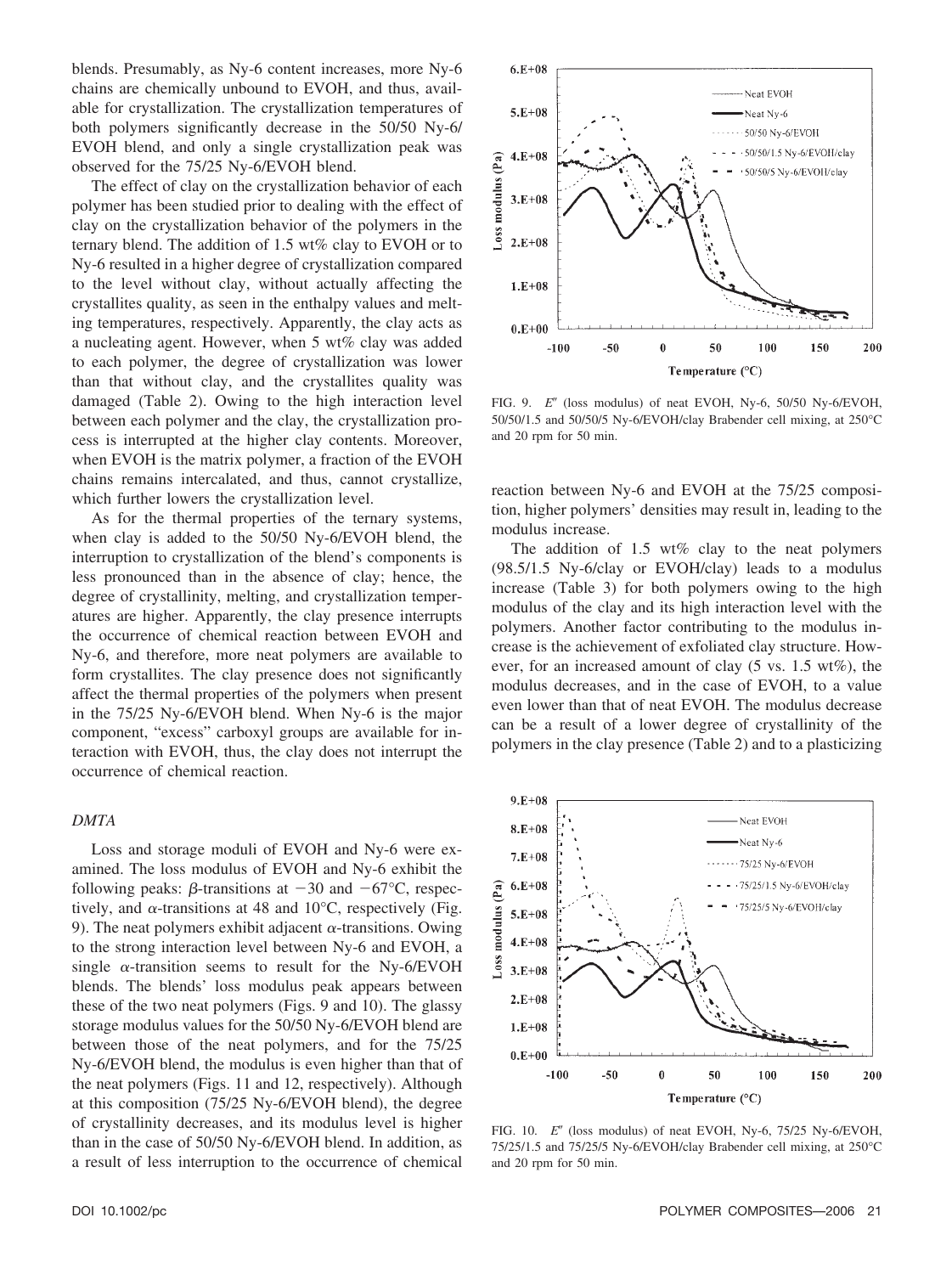

FIG. 11. *E'* (storage modulus) of neat EVOH, Ny-6, 50/50 Ny-6/EVOH, 50/50/1.5 and 50/50/5 Ny-6/EVOH/clay Brabender cell mixing, at 250°C and 20 rpm for 50 min.

effect of the organic low molecular weight clay-treating compound. In the case of EVOH, the modulus decline is more significant than that of the composite with Ny-6, which can be a result of intercalated compared to exfoliated clay structure in these two cases, respectively. The glass transition temperature of the polymers increases with the addition of clay to each of the neat polymers, but increases more significantly for the lower clay contents. This may be a result of an adverse plasticizing effect of the organoonium ions treating the clay at the high clay contents.

As for the modulus of the ternary blends containing 50/50 Ny-6/EVOH with 1.5 or 5 wt% clay, a similar tendency is seen, namely a modulus increase by addition of low clay content, and subsequently, a modulus decrease for the



FIG. 12. *E'* (storage modulus) of neat EVOH, Ny-6, 75/25 Ny-6/EVOH, 75/25/1.5 and 75/25/5 Ny-6/EVOH/clay Brabender cell mixing, at 250°C and 20 rpm for 50 min.

TABLE 3. Dynamic mechanical properties of Nylon-6/EVOH/1.30TC blends.

| Sample                    | $T_{\sigma}$ (°C) | Storage modulus<br>at $-100$ °C (Pa) |
|---------------------------|-------------------|--------------------------------------|
| Neat EVOH                 | 48                | $8.0E + 09$                          |
| Neat Ny-6                 | 10                | $6.0E + 09$                          |
| $EVOH + 1.5\%$ 1.30TC     | 55                | $1.1E + 10$                          |
| $EVOH + 5\%$ 1.30TC       | 51                | $6.4E + 09$                          |
| $Ny-6 + 1.5\%1.30TC$      | 15                | $8.3E + 09$                          |
| $Ny-6 + 5\%1.30TC$        | 11                | $7.0E + 09$                          |
| 50/50 Ny6/EVOH            | 25                | $6.5E + 09$                          |
| 50/50/1.5 Ny6/EVOH/1.30TC | 25                | $7.8E + 09$                          |
| 50/50/5 Ny6/EVOH/1.30TC   | 24                | $7.0E + 09$                          |
| 75/25 Ny6/EVOH            | 14                | $8.5E + 09$                          |
| 75/25/1.5 Ny6/EVOH/1.30TC | 22                | $8.6E + 09$                          |
| 75/25/5 Ny6/EVOH/1.30TC   | 23                | $7.4E + 09$                          |

higher clay amount; however, it is still higher than without clay, i.e., the 50/50 Ny-6/EVOH blend. When a 75/25 Ny-6/EVOH composition is used, the modulus increases when 1.5 wt% clay is added; however, it decreases for 5 wt% clay to a value lower than that without clay (75/25 Ny-6/EVOH blend). In this case, probably the effect of plasticizing owing to exfoliation, which exposes the organoonium ions, is more significant than the reinforcing effect of the clay. In the ternary systems, at both polymer blend compositions, the single  $T_g$  (as determined by DMTA) is constant or increases with the clay content (for 50/50 and 75/25 Ny-6/EVOH, respectively), in contrast to the clay effect on the  $T<sub>g</sub>$  of the individual polymers, i.e., lowering the glass transition temperature (Table 3).

In summary, best reinforcement is attained by the addition of an optimal content of clay undergoing exfoliation, thus, leading to minimum interruption to the occurrence of chemical reaction between Ny-6 and EVOH, less interruption to the polymers' crystallization process, and introduction of low content organo-onium ions having an undesirable plasticizing effect.

## **CONCLUSIONS**

- Optimal clay content is required to attain significant reinforcement.
- There is a competition between clay reinforcing effect and clay interruption to the occurrence of chemical reaction between the polymers. The balance between these two mechanisms determines the composites thermal and mechanical properties.
- The high interaction level between the polar polymers and the clay leads to advanced intercalation, and sometimes, exfoliated structures for the ternary systems.
- Solvent extraction experiments provide some insight regarding the content of bound unextract polymer inside the galleries.